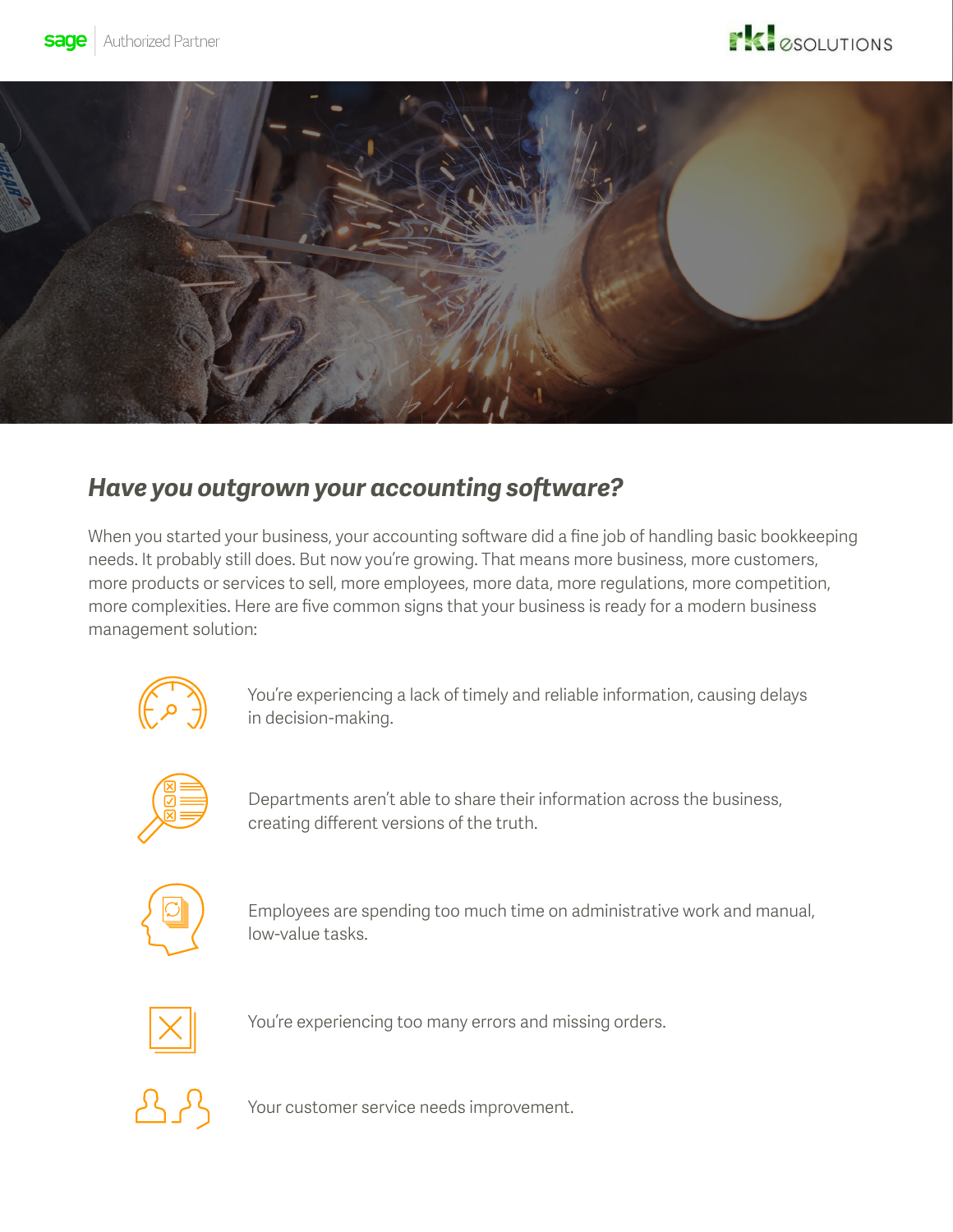**1**

**3**

**Six questions you should ask to determine if you're ready to upgrade to a modern business management solution.** 

**2**

**4**

**6**

## **Do you need to:**

### **Make smart decisions quickly and efficiently?**

When data is spread through separate spreadsheets and across siloed systems, it is difficult and time consuming to create reports that support key decisions. Business management software that integrates all of your information and processes in one place is a first step toward improved decision-making.

#### **Streamline your operations to improve productivity and profitability?**

Automating business processes improves information accuracy and accelerates data flow, thereby streamlining day-to-day tasks and freeing your staff to focus on more complex issues that require more personalized attention. As a result, you can improve productivity while dramatically reducing operating and overhead costs.

#### **Adapt and scale your processes and systems with your business?**

Your business management solution should not only support your business today but also be flexible enough to accommodate future needs. Look for configurable workflows, multisite support, and the ability to easily configure your system.

### **Collaborate more closely with partners?**

The likelihood of needing to team with multiple partners and rely on third-party providers will only increase as market conditions change and competition increases. This will require swift and efficient communication with your partners via a web-native platform, automated workflows, and reliable, secure systems.

## **5**

#### **Expand your business—even globally?**

If you're planning to grow your business regionally or globally, then your system needs to support that growth by accommodating global currencies, multiple languages, and widely different regulatory requirements.

### **Comply with government regulations and requirements?**

Your business can reduce costs, inaccuracies, and delays by using a modern business management solution that automates compliance processes. These solutions centralize data management providing a convenient and efficient way to gather and monitor relevant information and eliminate manual procedures.